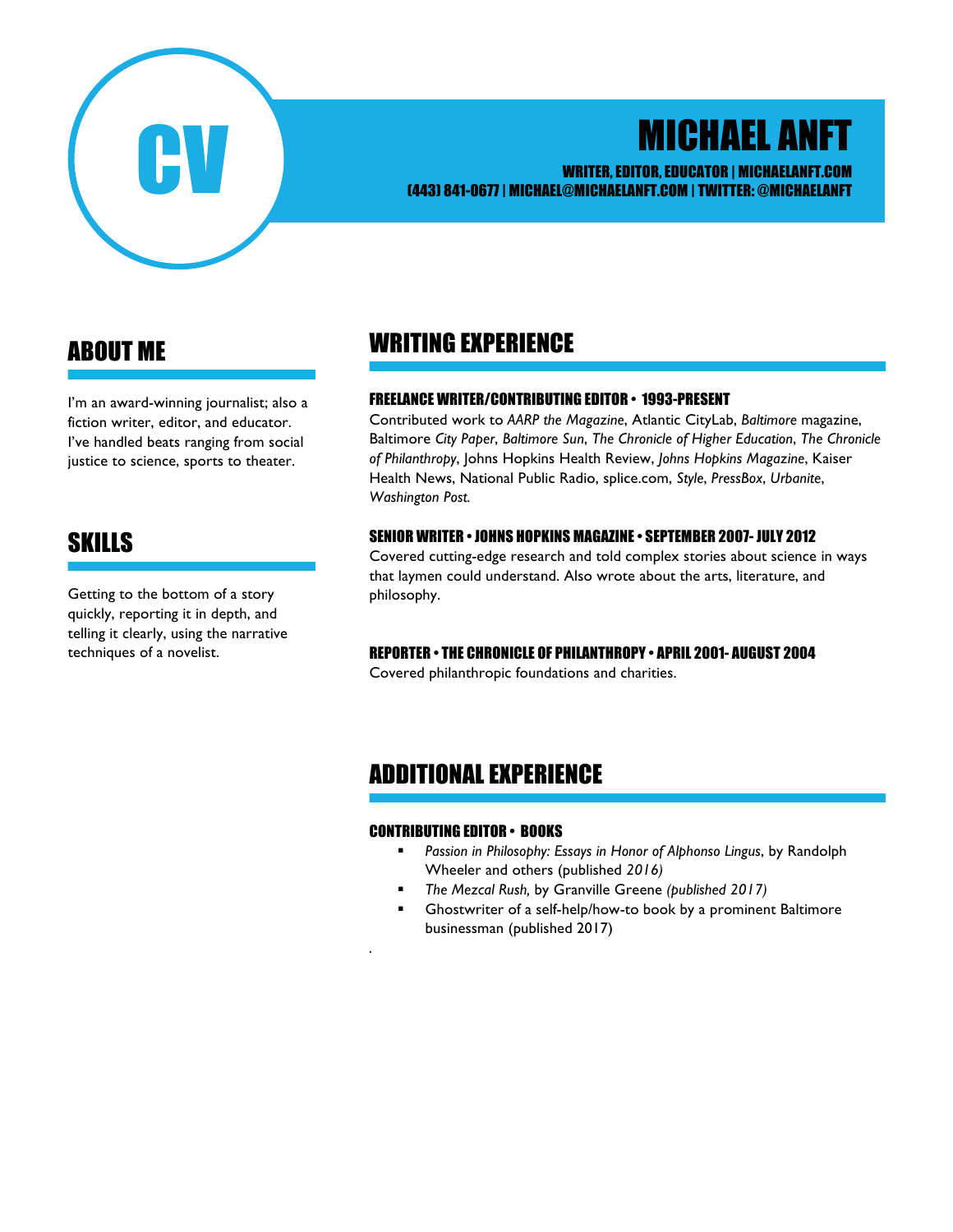#### INSTRUCTOR • CARVER CENTER FOR THE ARTS AND TECHNOLOGY • JULY 2012-PRESENT

Lead two annual seminars on journalism and creative non-fiction writing at this high school in Towson, Md.

#### CONSULTANT/DOCUMENTARIAN • EWING MARION KAUFFMAN FOUNDATION • JANUARY 2005-MAY 2007

Wrote histories of the programs of this philanthropic foundation in Kansas City, Mo.

### AWARDS

#### COUNCIL FOR THE ADVANCEMENT AND SUPPORT OF EDUCATION • SILVER AWARD • 2011

For a profile of Richard Kelley, a Johns Hopkins research physician who specializes in diseases that affect the Amish.

#### MICHAEL E. DEBAKEY AWARD • 2009

For a Johns Hopkins Magazine story on the history and functions of the experimental mouse.

#### A.D. EMMART AWARD • 2007

Co-winner for a Baltimore magazine profile of Norman Morrison, a Baltimore Quaker activist who burned himself to death in front of the Pentagon in 1965 as a Vietnam War protest.

#### ASSOCIATION OF ALTERNATIVE NEWSWEEKLIES • 2001

Top award for arts criticism, for book reviews in Baltimore City Paper.

### **REFERENCES**

David Dudley Executive editor, Atlantic CityLab (410) 599-5113 ddudley@theatlantic.com

Heather Joslyn Senior editor, The Chronicle of Philanthropy (202) 466-1773